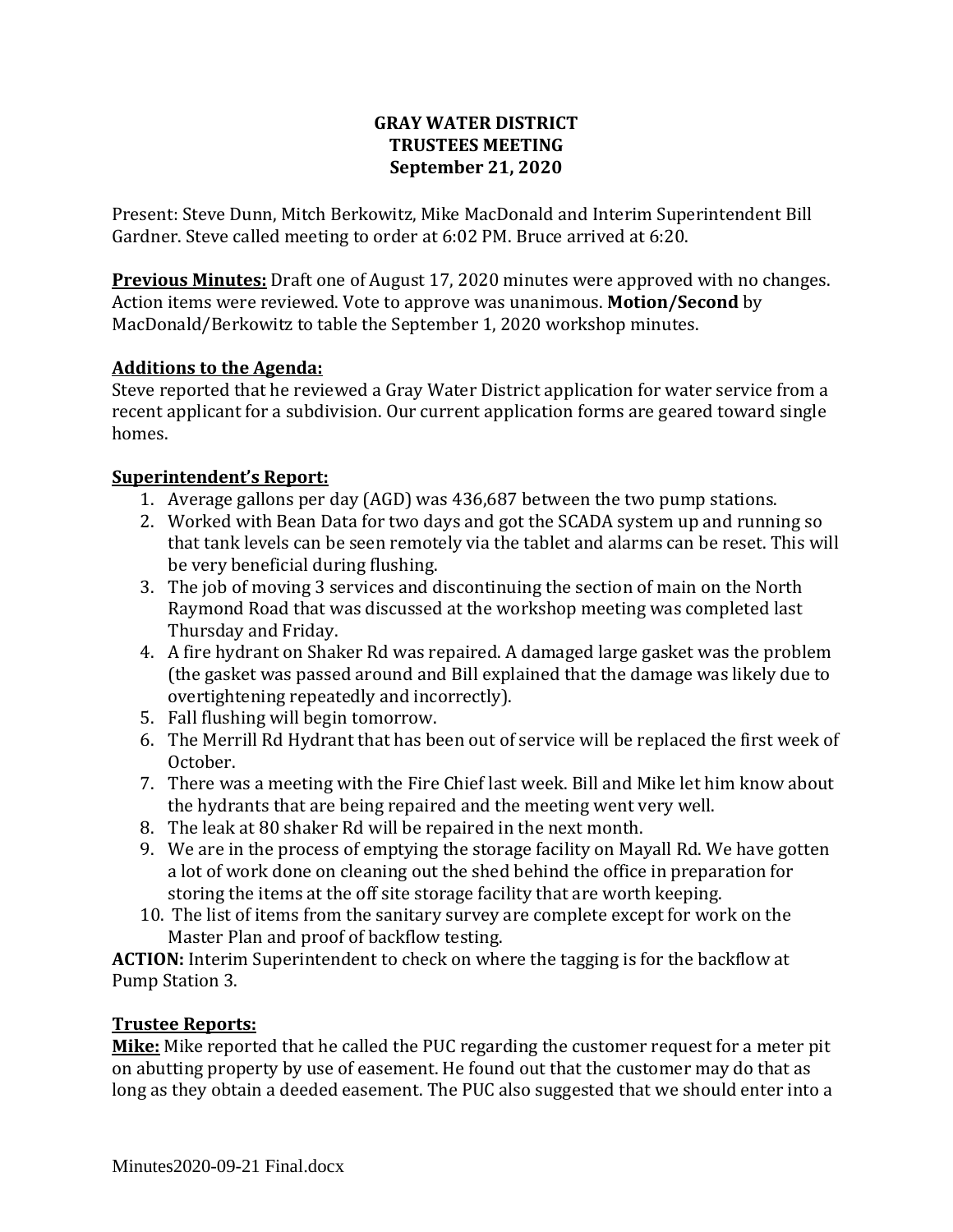contract with the customer stating what his responsibilities are and what our recommendations are.

Mike also asked the PUC about our ability to shut water off for reasons other than nonpayment. They told Mike that we have the right to shut a customer off, without notice, if there are circumstances that pose a danger to our system. This question was asked because we have two customers with leaks on their private lines that need to be dealt with.

Trustees discussed that it's time to send letters to these two customers letting them know that they have a certain amount of days to get their lines repaired or their service will be shut off.

**ACTION:** Mike to draft a letter to the two customers with leaks on their service lines.

# **OLD BUSINESS:**

### **Landfill Test Well Results**

There is not much new to report aside from some conversation between our Interim Superintendent and the Director of Public Works. It seems as though the Director of Public Works has been given the task of finding out why there has been upward trends in contaminants in those wells for the past few years. Based on what he said during the conversation he doesn't fully understand the gravity of the situation or that it's the Town who is responsible for not only finding the problem but also fixing it. After discussion it was decided that Bruce will call Deb directly to check on the status of this issue.

#### **MDOT Route 100 work**

Trustees discussed that this project is about three years out and that we need to keep it on the agenda so we are sure to keep up with developments. Trustees also discussed that funding options are limited and that our best option is to wait until the Town has more of a plan in place and then maybe TIF money could be used.

**ACTION:** Mitch to draft letter to Town regarding our wish to have our needed improvements included.

#### **Rate Case:**

The office manager is to change minimum charges in time for October first billing then change usage charges before November.

**ACTION:** Office Manager to send rate case documents to Trustees.

## **SCADA Controls System:**

We now have SCADA on the tablet so we can remotely see tank levels etc.. We will continue to work with Bean Data and Spectrum internet to complete this project. **Action:** None

## **Sanitary Survey:**

Trustees discussed that the Master Plan is the last remaining item to complete. We will likely have schedule workshop meetings for this. **ACTION:** None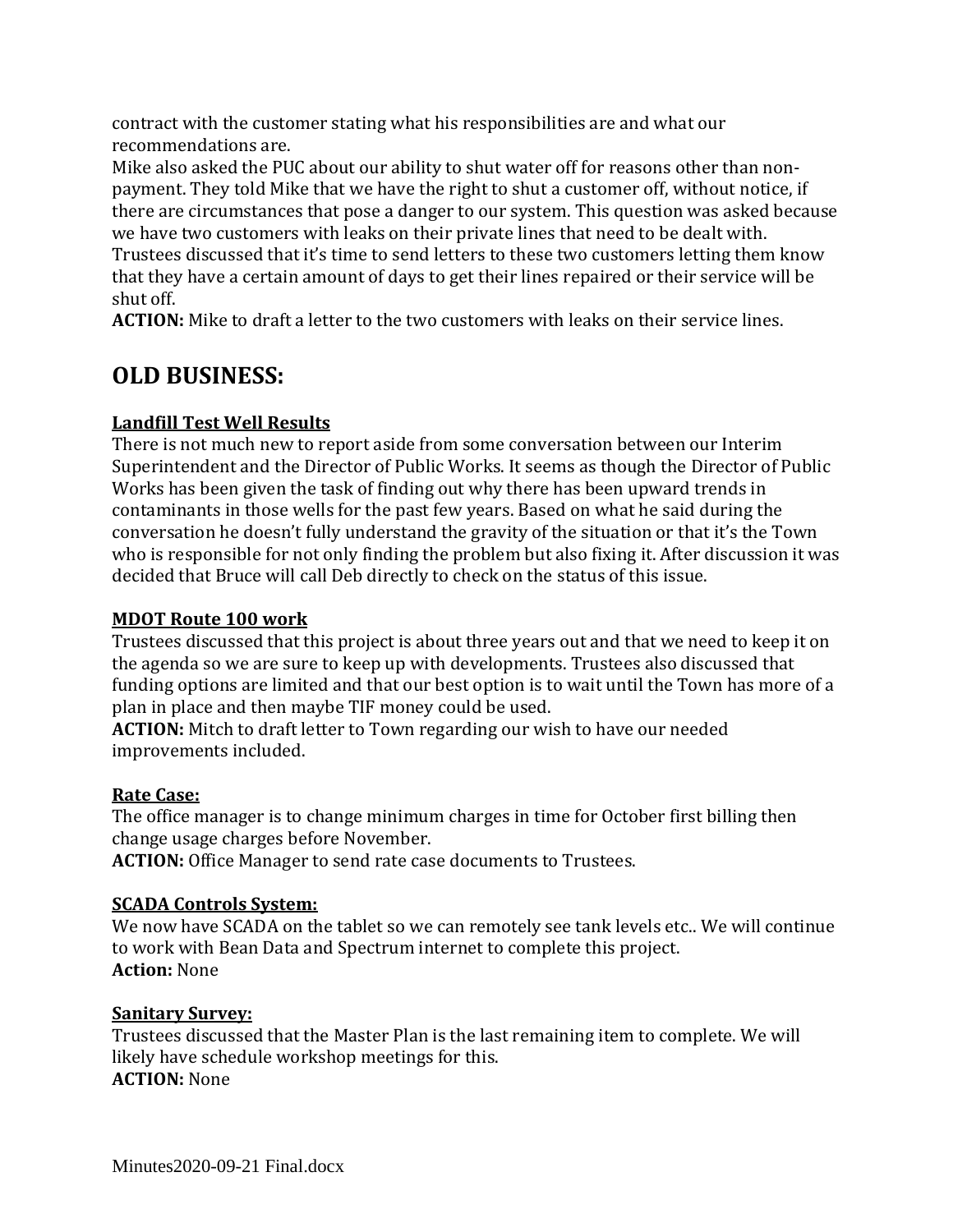#### **North Raymond Road Project:**

Our portion of the project is just about complete. The water service for Franks Garage should be finished by tomorrow.

a. We received the Bond repayment schedule today for review. The President and the Office Manager both reviewed and it looks fine. The lawyer requested a draw down schedule for how the Bond proceeds will be paid out, to be done before the closing.  **ACTION:** Office Manager to complete draw down schedule.

#### **NOAA Request for Water Service:**

We have not heard anything from the Weather Service since last month. **ACTION:** Office Manager to reach out to our contact to check in.

#### **Dry Mills Standpipe:**

The cleaning and inspection will likely not happen until this coming Spring. **ACTION:** None

#### **Master Plan:**

Trustees discussed that Trustees should read the plan and schedule a workshop meeting in October to talk about it.

**ACTION:** Office Manager to email Master Plan to Trustees.

# **NEW BUSINESS:**

#### **Resumption of Disconnect Activities:**

Office Manager reported that the PUC has lifted the moratorium on disconnects for nonpayment as of November 1, 2020. They are requiring that we give customers a 30-day notice that we will be resuming disconnects. We will send an informational letter to customers who have balances that put them at risk for disconnection October first then send 14 day disconnect notices out to customers who have still not paid on November first. Office Manager and Trustees discussed that Chapter 660 is the Public Utilities Commission Rules Chapter that deals with customer relations.

**ACTION:** Office Manager to send Trustees a copy of Chapter 660.

#### **Jim Foster Retirement:**

Trustees discussed that press release that Mitch wrote up should be posted on our website and be sent to Lakes Region Weekly. Office Manager will work with Bean Data to create a return message so that people who email him are alerted to the fact that his email is no longer being monitored and that they should contact the Interim Superintendent or the office.

**ACTION:** Office manager to send out press release and work on away message.

#### **Customer Notifications:**

Steve brought up the fact that when we add a bill stuffer to notify customers of an upcoming flushing event or a public hearing etc. that paperless customer may be missing